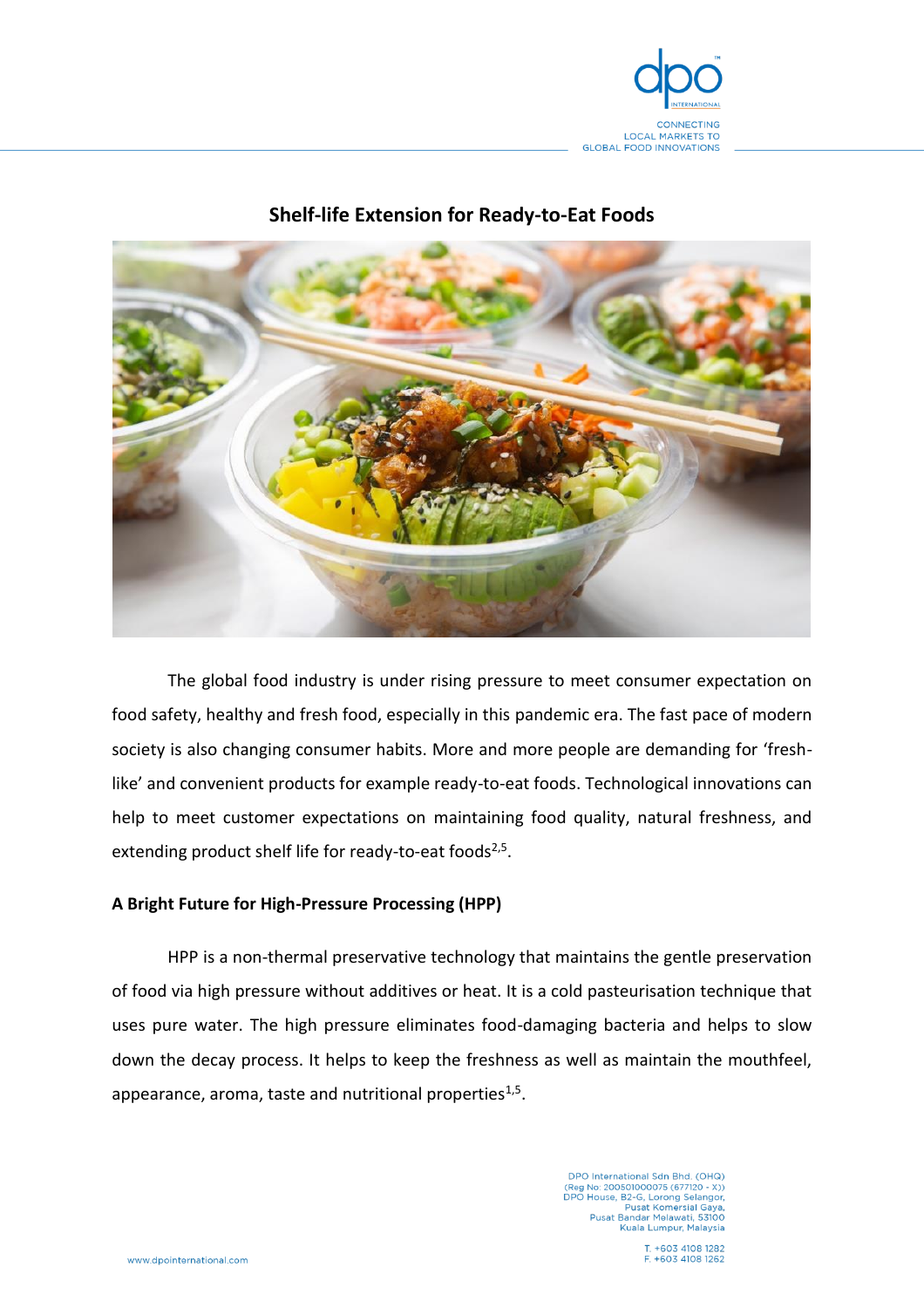

## **Innovations in Packaging to Prolong Shelf-life**

Perishable RTE foods always have a limited shelf-life. A technology called **sous vide packaging** helps to prolong their shelf life<sup>4</sup>. It is a thermal treatment method in water bath and steam which significantly reduces the microbial growth. Sous vide technology also gives better sensory quality in RTE foods that satisfies consumer demands<sup>4</sup>.

Another new concept of packaging innovation in RTE food is using a **bio-based**  packaging materials such as biodegradable bioplastics (PLA) from seaweed<sup>5</sup>. It is used as packaging materials for products with a short shelf life like fresh RTE food such as fruit and salads<sup>5</sup>.

Last but not least, the incorporation of **nanoparticles** in food packaging materials is one of the smart packaging applications which bring advantages in improving mechanical, thermal, and barrier properties<sup>5</sup>. For example, food freshness can be monitored using time– temperature and oxygen indicators to reduce food loss<sup>5</sup>.

### **Conclusion**

Continuous innovative developments in packaging along with improved technologies have shown greater results in extending the shelf life and quality of ready-to-eat foods. At DPO, our in-house brand – **Foodcraft** brings you a range of RTE foods in a portable way for anyone to have on-the-go meals.

> DPO International Sdn Bhd. (OHQ)<br>(Reg No: 200501000075 (677120 - X))<br>DPO House, B2-G, Lorong Selangor, Pusat Komersial Gaya,<br>Pusat Bandar Melawati, 53100 Kuala Lumpur, Malaysia

T. +603 4108 1282 F +603 4108 1262